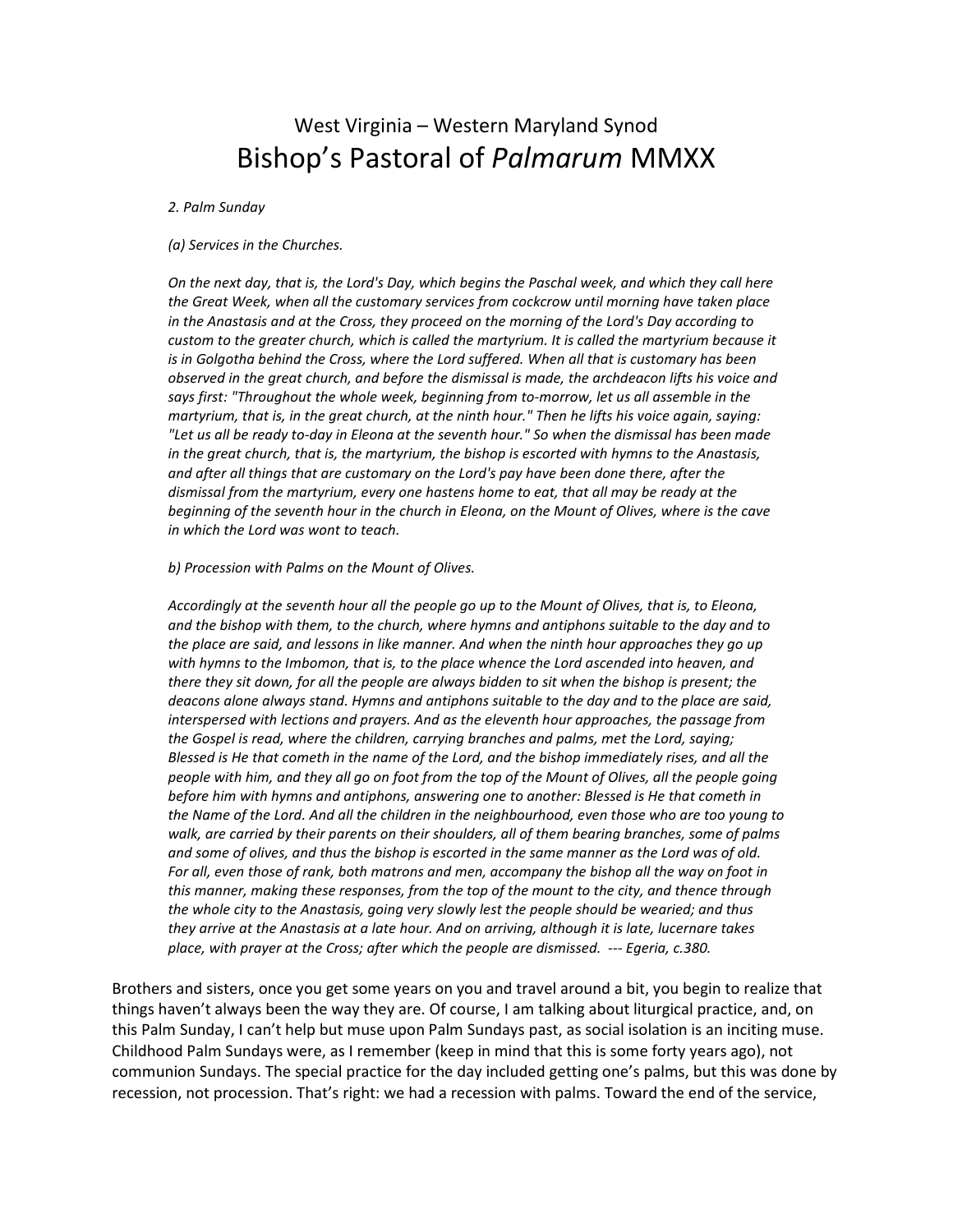there would be some liturgical blessing of the palm. I don't remember the details, but I do remember getting up as if we were going to communion, coming to the rail, receiving our palms, and walking out. Do I remember correctly that this recession was done while a soloist sang Jean-Baptiste Faure's *The Palms*?

At college, Palm Sunday was greeted with pew-anchored balloons. It was a bit of a shock. A classmate, one who, unlike me, knew he was seminary bound, explained that this was a festive occasion and should have a party-like atmosphere. It was also the same year that I remember the Passion being read with different speakers, the congregation having appointed responses.

By seminary, I had been introduced to the Procession with Palms, something that had been included in the issue of the *Lutheran Book of Worship* (1978) but still unknown to me more than ten years later because it was buried in the altar missal and not to be found the pew edition. We sometimes forget that not every congregation readily adopted all the things that were included in the *LBW*, and not every pastor either cared for them or wanted to fight with his/her congregation to use them. Seminary training led me to include the procession with palms and the reading of the Passion in the congregational liturgies of my first call and, later, in campus ministry.

As much as it was a shock for me to see the balloons, I suspect that folks younger than I (and others who've known only congregations that were on the leading edge of the liturgical renewal movement) are shocked to hear that there has been any practice other than that appointed in our current worship book. Indeed, a fair number of pastors have been trained only in *Evangelical Lutheran Worship*, and there are very few left in the active ministry who remember *Service Book and Hymnal* (1958). So, as both an historian by training and an increasingly older person, I muse, and this musing, which began in my current confinement, leads me back to the consideration of today's Palm Sunday.

There is no pew-anchored balloon in sight, no dramatic congregational reading of the Passion, not even a warbled rendition of *The Palms*, indeed, no palms, at least not at my house (because we cancelled the order). So, we might very well think that this just doesn't feel like Palm Sunday. Pastors (and the ELCA Worship Office) have scrambled to find ways of providing something of Palm Sunday for the people. I fully understand the desire to maintain some sense of normalcy in this, but I find myself thinking, "This isn't normal." Besides, normal hasn't always been normal. In my own lifetime, I've known three normals.

I wonder: How did those Christians who lived (and died) during the Neronian, Decian, and Diocletianic persecutions, observe Palm Sunday? Clearly, by the time of Egeria's pilgrimage in the early 380s (*supra*), a procession with palms was well developed and established, but such practice would have been highly problematic during the persecutions. It may be that these fuller liturgical observances were developed after Galerius' 311 Edict of Serdica. After all, the thought of gathering outside the church building, blessing the palms, and then processing into the church, let alone a 1⅓-mile hike from the Mount of Olives to the Holy Sepulchre in broad daylight, seems a little more risky than breaking social distancing. My hunch: Palm Sunday did not always have, as my college classmate put it, a party-like atmosphere, and, even if they had had balloons, I doubt that they were in full display. I wonder: can we wrap our minds around a very different Palm Sunday than we have known?

Not only do those pre-Constantinian Christians come to my mind but also others like the Japanese Kakure Kirishitan, who were underground from 1620 to 1873. We still have brothers and sisters in foreign lands who go without the public trappings we associate with our high and holy days. We may be deprived of our processions because our Governors have said, "No public gatherings of more than 10 [5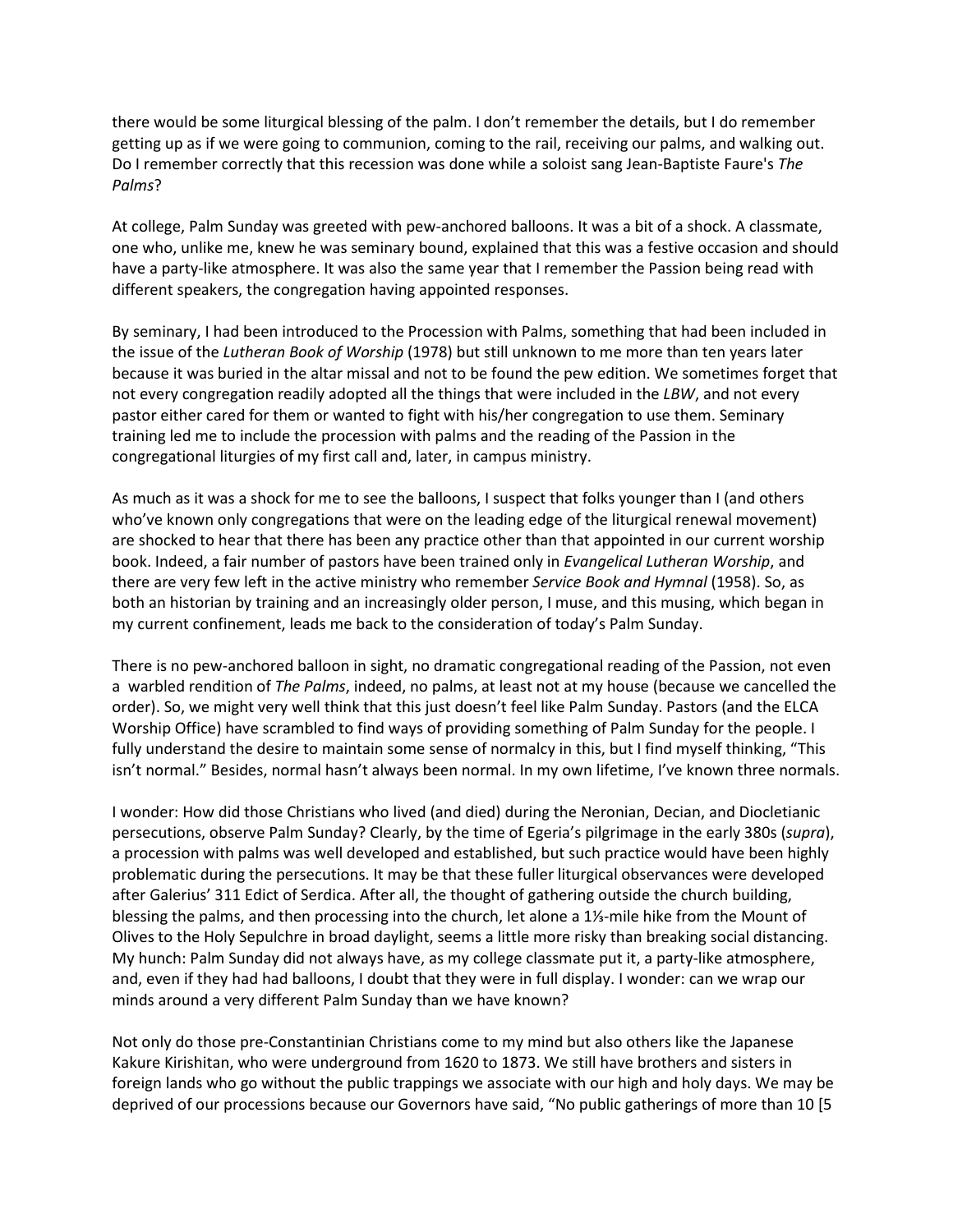if you are in Berkeley, Jefferson, or Morgan Counties]," but we have every expectation that next year will be business as usual. Even if this continues, we are not looking at 250 years underground or the threat of death for blasphemy.

What, then, shall we borrow from our brothers and sisters, who "in spite of dungeon, fire, and sword," observed and still observe this day? We need borrow nothing of their liturgical observance, for already we have it in the words that they read on this day and we still do:

And the multitudes that went before, and that followed, cried, saying, Hosanna to the son of David: Blessed is he that cometh in the name of the Lord; Hosanna in the highest. (Mt. 21:9, KJV)

"Hosanna" is the thing! "Hosanna" sung in our congregations at every mass! "Hosanna" sung by Egeria in the midst of pomp and procession! "Hosanna" read in the midst of a secret assembly! Oh, we take it to be little more than an exclamation of joy. We take it alongside "hallelujah/alleluia" and "amen" as one of those Biblely words. We may have learned the meaning of it way back in fourth-grade Sunday School but haven't given much thought to it since. We sing it every time we celebrate the Eucharist, assuming we use something akin to the standard liturgy, but we consider not what we sing.

This thing that the people shouted as Jesus entered Jerusalem was already deeply rooted in their collective consciousness. Not quite half-a-year before, during the rites associated with Sukkoth, they had gone in procession, as they had done for generations, carrying palm, willow, myrtle, and citron, reciting Psalm 118 with its two verses,

: אַנֵּא יֶהוַה הֹושִׁיעַה נֵא אָנֵּא יְהוַה הַצְלִיחַה נֵא ַ בַּרְוּךְ הֲבָּא בָּשֵׁם יְהוֵה בַּרְכָנוּכֶם מְבֵית יְהוָה :

Save now, I beseech thee, O Lord: O Lord, I beseech thee, send now prosperity. Blessed be he that cometh in the name of the Lord: we have blessed you out of the house of the Lord. (Ps. 118:25-26, KJV)

Please, O Lord, save now! Please, O Lord, make prosperous now! Blessed be he who has come in the name of the Lord; we have blessed you in the name of the Lord. (Ps. 118:25-26, Tanakh)

"Wait," you say, "Where's the 'Hosanna?'" It's there. "הוֹשָּׁיַעֲה נֵא, "transliterated as "hosia na," is translated as "save now." While the Septuagint's translators saw fit to take the psalm's Hebrew word and render it in Greek as "σῶσον," the Evangelist opted to merely transliterate the shouts of the crowd when Jesus arrives, rendering it as "ὡσαννὰ," and English translators of the Gospel, opting to follow the lead of the Evangelist, rendered it as "hosanna." Still, the meaning is the same: Save now!

Luther, in his commentary on Psalm 118, directly connects Ps. 118:25 with the Gospel, writing, "Here we have the Hosia Na which the people sang for the Savior when He rode into Jerusalem on Palm Sunday. This verse and the following were taken from this psalm on that occasion." (*LW* 14:101) It is, however, Luther's exposition on the "na" of hosia na that moves us from a simple cross-textual reference to the emotional core of the text: "The אָ֑ added to it sounds a prayer and indicates the heart's desire. We